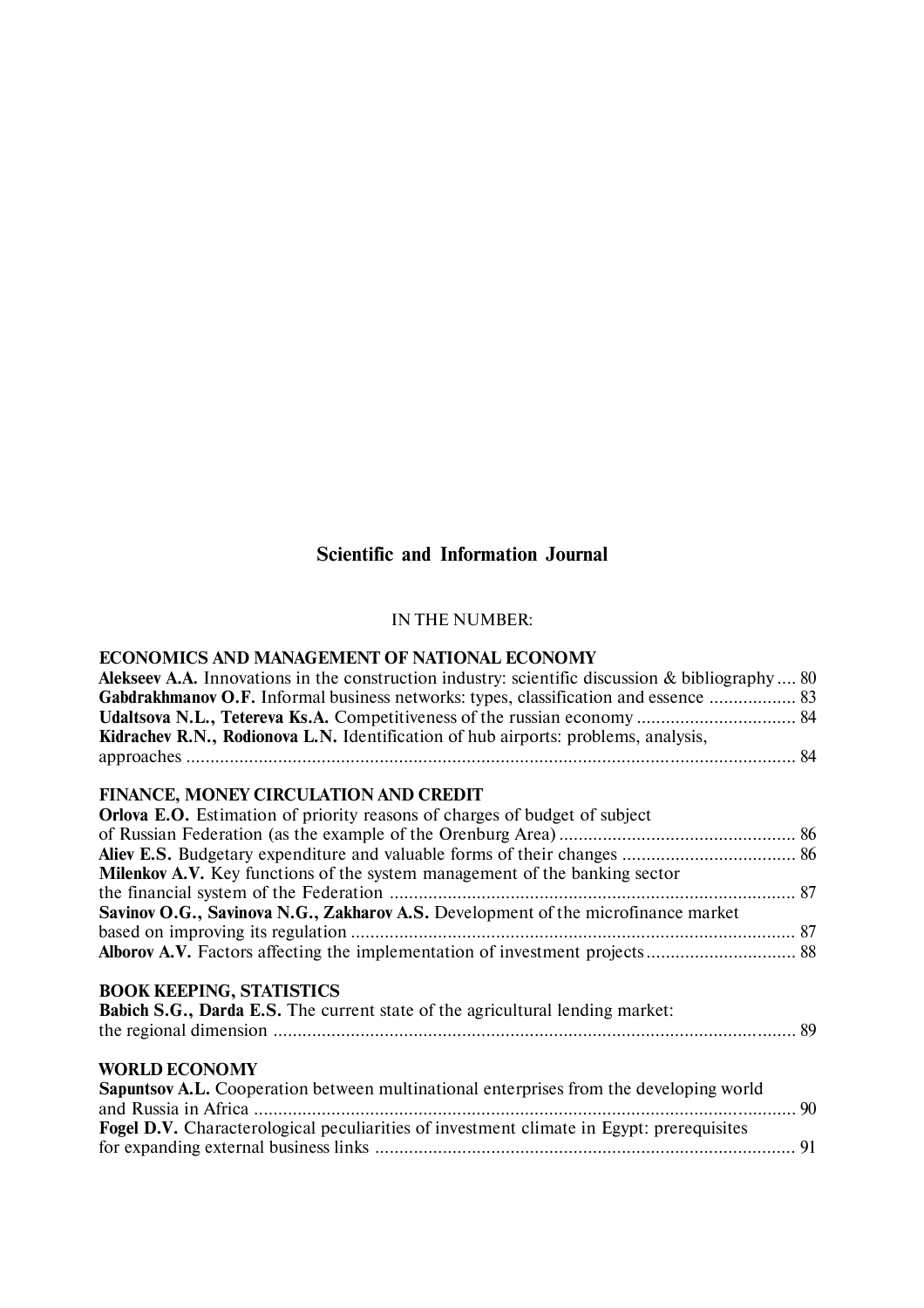| 80 English Version | Economic        | 10(155) |
|--------------------|-----------------|---------|
|                    | <i>Sciences</i> | 2017    |

## **ECONOMICS AND MANAGEMENT OF NATIONAL ECONOMY**

#### **INNOVATIONS IN THE CONSTRUCTION INDUSTRY: SCIENTIFIC DISCUSSION & BIBLIOGRAPHY**

© 2017 Alekseev Andrei Аlekseevich Doctor of Economics, Professor Saint Petersburg State University of Economics, 21, Sadovaia str., Saint-Petersburg, 191023, Russia E-mail: idc@unecon.ru,

This publication presents the results of bibliographic research progress of scientific discussion 2010- 2017 year on the issue of innovation in the construction industry. Offered insights on the structure of scientific research and future directions of its development.

*Key words:* economics, construction, innovations.

#### *References*

1. *Alekseev, A.A.* Mechanism of technological innovation in construction / A.A. Alekseev // Economic sciences. - 2015. - 11 (131). - P. 73-76.

2. *Alekseeva, T.R.* Formation and development of innovative infrastructure in the construction complex / T.R. Alekseeva // Economics and Entrepreneurship. - 2016. -  $\Box$  2-2 (67-2).

3. *Asaul, A.N.* Introduction of key innovations by types and stages of the investment and construction cycle / A.N. Asaul, D.A. Zavarin // Herald of Civil Engineers. - 2014. -  $\Box$  5 (46). -P.133-140.

4. *Burkov, R.Yu.* Working out of the mechanism of formation of a portfolio of administrative innovations at the enterprises of building branch: the author's abstract of the dissertation. ... Candy-date of economic sciences: 08.00.05 / Burkov Roman Yuryevich; [Place of defense: Mosk. state. builds. Un-t]. - Moscow, 2010. - 25 with.

5. *Vatin, N.I.* 3D printing in construction / N.I. Vatin [et al.] // Construction of unique buildings and structures.  $-2017. - 1$  (52).  $- P. 27-46.$ 

6. *Gulin, A.A.* Influence of the institutional environment on innovation dynamics in construction / A.A. Gulin // Economics and Entrepreneurship.  $-2017. - 7 = 4-2(81-2)$ .  $- P. 624-628$ .

7. *Gumba, H.M.* Theoretical bases of innovative development of enterprises in the construction industry: Monograph / H.M. Gumba. - Moscow, 2012.

8. *Dolzhenko, Yu.A.* Methodology for assessing the level of innovation in investment-construction projects: the abstract of the dis. Candidate of Economic Sciences: 08.00.05 / Dolzhenko Yulia Aleksandrovna; [Place of protection: Ros. Economy. un-t them. G.V. Plekhanov]. - Moscow, 2015.

9. *Zavarin, D.A.* Mechanisms to stimulate innovation in construction / D.A. Zavarin // Economy of construction.  $-2014. - \Box 6 (30)$ .  $- P. 22-31$ .

Zagidullina, G.M. Development of innovative infrastructure of investment and construction complex / G.M. Zagidullina, O.A. Klescheva // Izvestiya KazGASU. - 2011. -  $\Box$  2 (16). - P. 271-277.

11. *Ivanov, S.N.* Investigation of the structure of the participants of the regional investment and construction complex / S.N. Ivanov // Herald of civil engineers. - 2008. -  $\Box$  1. - P. 74-83.

12. *Kaplan, L.M.* Economic problems of intensification of construction production / L. M. Kaplan. - London : Stroiizdat, 1990. - 157 p.

13. *Kogan, A.B.* Economy of the building / A.B. Kogan, A.A. Safronov // Economy of construction. - 2010. -  $\Box$  2 (2). - P. 56-61.

14. *Kolbasov I.V.* Features of the innovative construction project / I.V. Kolbasov // Innovations and investments.  $-2010$ .  $- \Box$  3.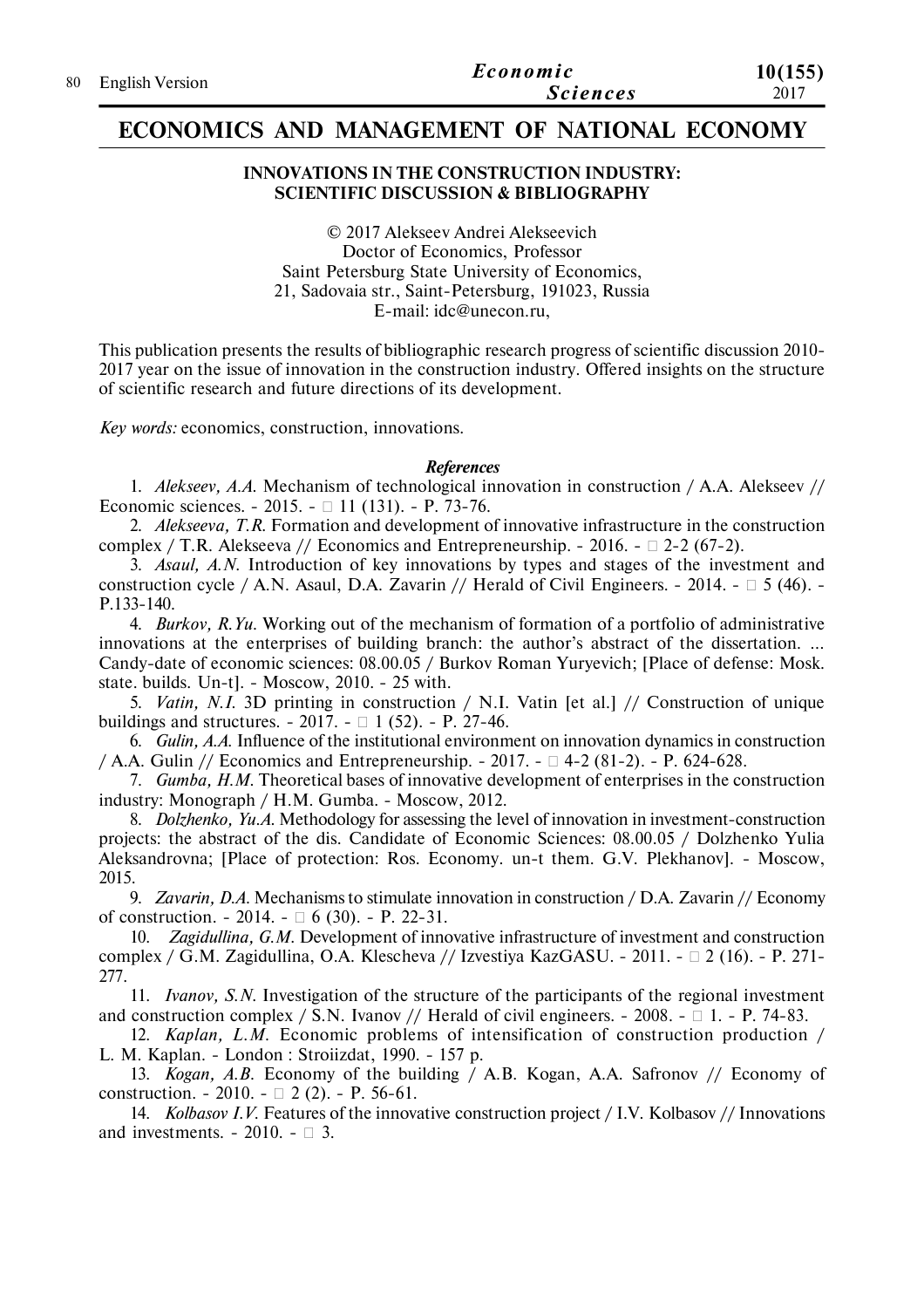| <b>English Version</b> | Economic        | 10(155) | O <sub>1</sub> |
|------------------------|-----------------|---------|----------------|
|                        | <i>Sciences</i> | 2017    |                |

15. *Konkin, A.N.* Formation of the mechanism of innovative development of the construction complex: the author's abstract of the dis. ... Candidate of Economic Sciences: 08.00.05 / Mehundred protection: Penza. state. University of Architecture and Architecture]. - Penza, 2012. - 24 p.

16. *Royal, K.Yu.* Criteria for assessing the effectiveness of innovation in construction / K.Yu. Royal // Economy of construction.  $-2012. - 5(16)$ .  $- P. 58-61$ .

17. The King, S.P. Innovative development of the construction industry as an economic category of the management object / S.P. The King // Regional economy and management: electronic scientific journal.  $-2016. - 1$  (45).  $- P. 2-14.$ 

18. *Lukmanova, I.G.* Integration method to ensure the innovative development of the construction industry / I.G. Lukmanova, V.Yu. Mikhailov // Economics and entrepreneur-in. -2015. - 6-3 (59-3). - P. 457-459.

19. *Munteanu, D.V.* Methodological tools for analysis, modeling and pro-gnozirovaniya innovative activities in the field of housing construction: Abstract of the dis. ... Candidate of Economic Sciences: 08.00.05 [Place of defense: State. Acad. prof. Retraining and advanced training of managers and specialists in investment. sphere]. - Moscow, 2011. - 26 p.

20. *Papelnyuk, O.V.* Systematization of effects in the implementation of innovations in construction in the projection of improving quality and resource conservation / O.V. Papelnyuk // Economics and Entrepreneurship.  $-2015. - 0.6 - 3(59-3)$ .  $- P. 965-968$ .

21. *Plyusnina, L.M.* Management of the value of innovative building technologies / L.M. Plyusnina, L.V. Brezgina, S.N. Lushnikova // Discussion. - 2012. - 12 (30). - P. 70-76.

22. *Rodionova, S.V.* Management of organizational innovations in the enterprise from the point of view of the system approach / S.V. Rodionova // Economics and Entrepreneurship. -2015.- 3 (part 2). - P. 727-729.

23. *Selyugina, O.N.* Innovative activity as a key factor in the development of construction organizations / O.N. Selyugina // Vestnik IrSTU. - Irkutsk, 2014. - P. 229-233.

24. Sokolova, S.A. Application of innovative modular construction in suburban areas / S.A. Sokolova [et al.] // Economics and entrepreneurship.  $-2016. - 8(73)$ .  $- P. 950-954$ .

25. *Streltsova, A.O.* Analytical study of domestic and foreign innovative technologies in construction / A.O. Streltsova // Scientific herald of Voronezh State Architectural and Construction University. Series: Student and Science. - 2014. -  $\Box$  6. - P. 54-59.

26. *Abbott, C.* The economic motivation for innovation in small construction companies / C. Abbott, K. Jeong, S. Allen // Journal of Construction Innovation. - 2006. -  $\Box$  6(3). - P. 187-196.

27. *Altwies, J.E.* Innovation in the U.S. building sector: An assessment of patent citations in building energy control technology / J.E. Altwies, G.F. Nemet // Energy Policy. - 2013. -  $\square$  52. -P. 819-831.

28. *Arora, S.K.* Drivers of technology adoption - the case of nanomaterials in building construction / S.K. Arora [et. al.] // Technological Forecasting and Social Change. - 2014. -  $\Box$  87. -P. 232-244.

29. *Blayse, A.M.* Key influences on Construction Innovation / A.M. Blayse, K. Manley Construction Innovation. - 2004. -  $\Box$  4(3). P. 143-154.

30. *Bock, T.* The future of construction automation: Technological disruption and the upcoming ubiquity of robotics / T. Bock // Automation in Construction. - 2015. -  $\Box$  59. - P. 113-121.

31. *Boland, R.J.* Wakes of Innovation in Project Networks: The Case of Digital 3-D Representations in Architecture, Engineering, and Construction / R.J. Boland [et al.] // Organization Science. - 2007. -  $\Box$  18(4). - P. 631-647.

32. *Bröchner, J.* Construction contractors as service innovators / J. Bröchner // Building Research & Information. - 2010. -  $\Box$  38 (3). - P. 235-246.

33. *Bygballe, L.E.* The logic of innovation in construction / L.E. Bygballe, M. Ingemansson // Industrial Marketing Management.  $-2014. - 243$  (3).  $- P. 512-524.$ 

34. *Chaparro-Peláez, J.* Inter-organizational information systems adoption for service innovation in building sector / J. Chaparro-Peláez, A. Pereira-Rama, F.J. Pascual-Miguel // Journal of Business Research. 2014. -  $\Box$  67(5). - P. 673-679.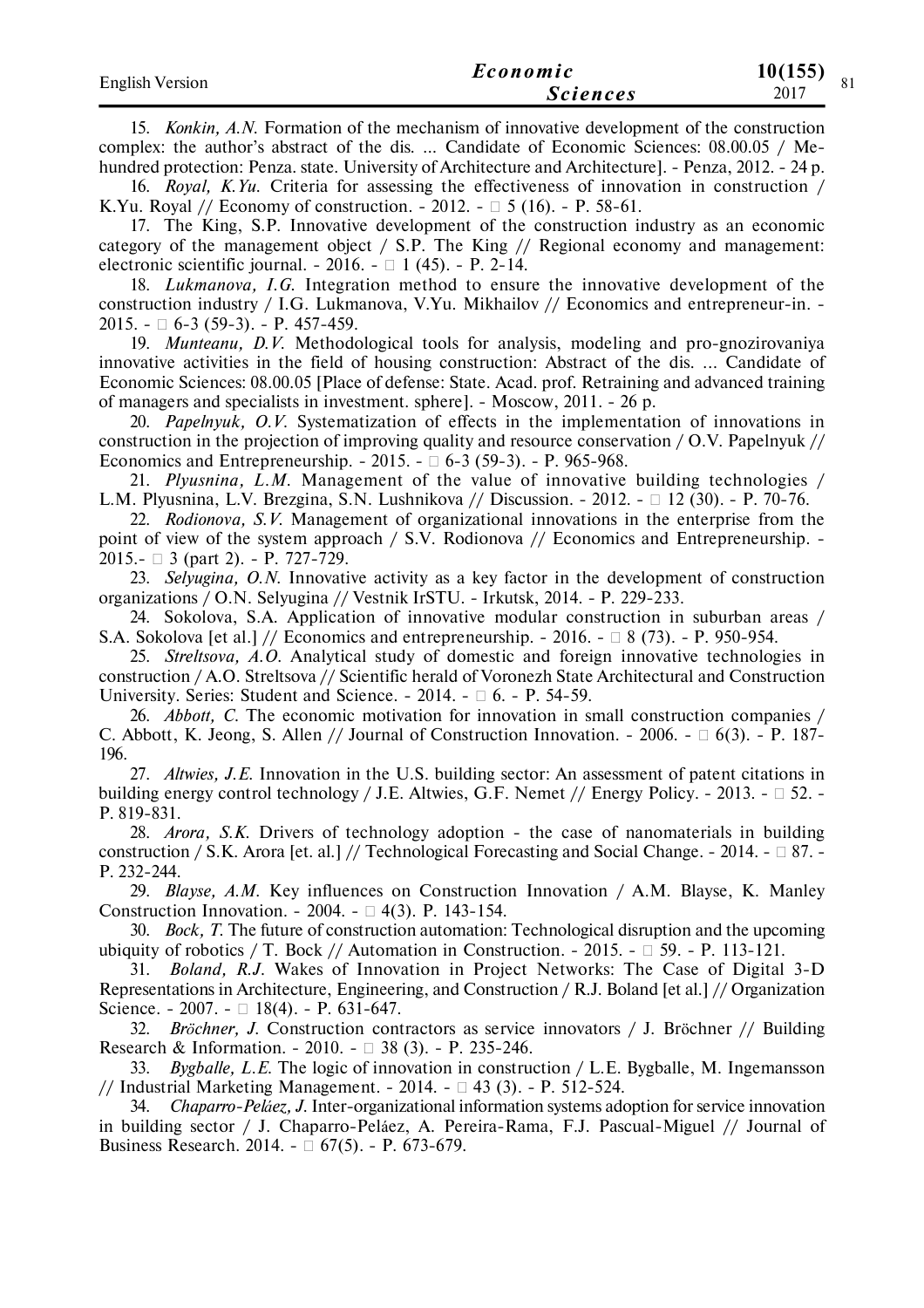| 82 English Version | Economic | 10(155)         |      |
|--------------------|----------|-----------------|------|
|                    |          | <i>Sciences</i> | 2017 |

35. *Dahl, A.* Building an innovation community / A. Dahl, J. Lawrence, J. Pierce // Research - Technology Management. - 2011. -  $\Box$  54 (5). - P. 19-27.

36. *Davis, P.* Assessing construction innovation: theoretical and practical perspectives / P. Davis [etal.] // Construction Economics & Building. - 2016. -  $\Box$  16(3). - P. 104-115.

37. *Ding, G.K.C.* Eco-efficient Construction and Building Materials / G.K.C. Ding // Ecoefficient Construction and Building Materials. - 2014.

38. *Ercan, T.* Major strategies on building production innovation influencing competitive and growth strategies in construction companies / T. Ercan // Gazi University Journal of Science. - 2013. - 26 (3). Р. 419-425.

39. *Fairweather, J.* Can building and construction sector innovation be improved? / J. Fairweather // A review of innovation centres and their implications for New Zealand. America. - 2010.

40. *Gambatese, J.A.* Enabling and measuring innovation in the construction industry / J.A. Gambatese, M. Hallowell // Construction Management and Economics. - 2011. -  $\Box$  29 (6). -Р. 553-567.

41. *Groesser, S.* Innovation Diffusion in the Building Construction Industry: Empirically-Based Theory Generation / S, Groesser, S. Ulli-Beer // Proceedings of the 26th International Conference of the System Dynamics Society, July 20-24, 2008. - Athens, Greece.

42. *Hardie, M.* Factors influencing technical innovation in construction SMEs: an Australian perspective / M. Hardie, G. Newell // Engineering, Construction and Architectural Management.  $- 2011. - \square 18. - P. 618-636.$ 

43. *Hargadon, A.* Building an innovation factory / A. Hargadon, R.I. Sutton // Harvard Business Review. - 2000. - 78(3). - Р. 157-166, 217.

44. *Hoffman, A.J.* Overcoming the Social and Psychological Barriers to Green Building / A.J. Hoffman, R. Henn // Organization & Environment. - 2008. -  $\Box$  21(4). - P. 390-419.

45. *Keast, R.* Building Constructive Innovation Networks: Role of Relationship Management / R. Keast, K. Hampson // Journal of Construction Engineering and Management.  $-2007$ .  $- \Box$  133 (5).  $-$ Р. 364-373.

46. *Korman, T.M.* Innovation and Improvements of Mechanical, Electrical, and Plumbing Systems for Modular Construction Using Building Information Modeling / T.M. Korman, N. Lu ; AEI. - 2011. - P. 448-455.

47. *Koskela, L.* The prevalent theory of construction is a hinderance for innovation / L. Koskela, R. Vrijhoef // Building Research & Information. - 2001. -  $\Box$  29. - P. 197-207.

48. *Kulatunga, K.* Client's championing characteristics that promote construction innovation / K. Kulatunga // Construction Innovation. - 2011. -  $\Box$  11 (4). - P. 380-398.

49. *Kulatunga, U.* Construction innovation: a literature review on current research / U. Kulatunga, R. Amaratunga, R. Haigh // Poceeding of the 6th International Postgraduate Research Conference in the Built and Human Environment. - 2006. - Р. 654-662.

50. *Loosemore, M.* Construction innovation: Fifth generation perspective / M. Loosemore // Journal of Management in Engineering.  $-2015. - \Box 31(6)$ .

51. *Lovell, H.* Agencement in housing markets: The case of the UK construction industry / H. Lovell, S.J. Smith // Geoforum. - 2010. -  $\Box$  41 (3). - P. 457-468.

52. *Murphy, M.* A methodology for evaluating construction innovation constraints through project stakeholder competencies and FMEA / M. Murphy, G. Heaney, S. Perera // Construction Innovation: Information, Process, Management. - 2011. -  $\Box$  11(4). - P. 416-440.

53. *Ozorhon, B.* Analysis of Construction Innovation Process at Project Level / B. Ozorhon // Journal of Management in Engineering.  $-2013. - \Box 29(4)$ .  $- P. 455-463$ .

54. *Pacheco-Torgal, F.* Eco-efficient construction and building materials research under the EU Framework Programme Horizon 2020 / F. Pacheco-Torgal // Construction and Building Materials. - 2014.

55. *Rutten M.E.J.* Together on the path to construction innovation: yet another example of escalation of commitment? / M.E.J. Rutten, A.G. Dorйe, J. I.M. Halman // Construction Management and Economics. - 2014. - Vol. 32 , Iss. 7-8.

56. *Ryghaug, M.* How energy efficiency fails in the building industry / M. Ryghaug, K.H. Sоrensen // Energy Policy. - 2009. - 37 (3). - Р. 984-991.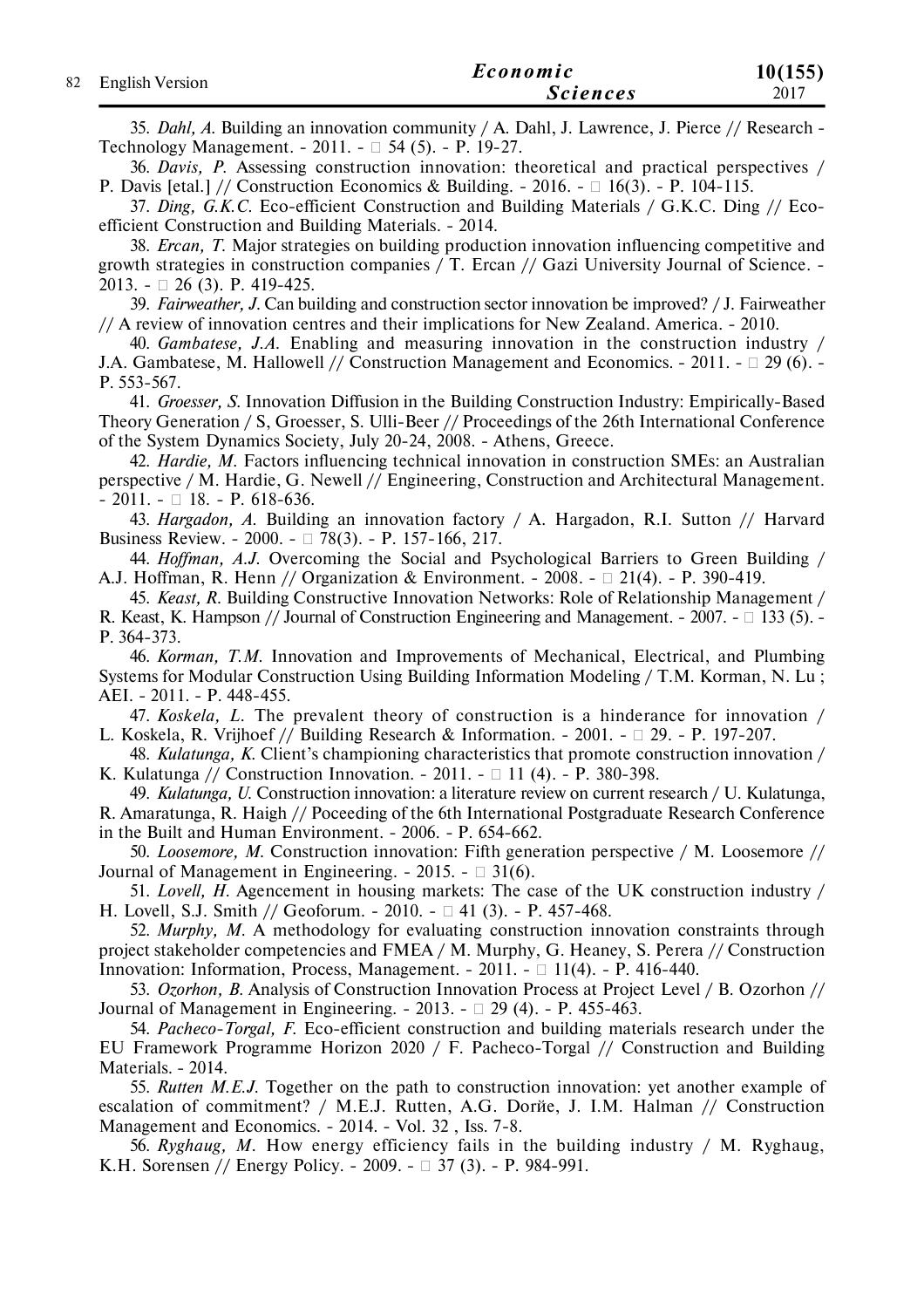| <b>English Version</b> | Economic        | 10(155)<br>$\Omega$ |
|------------------------|-----------------|---------------------|
|                        | <i>Sciences</i> | 2017                |

57. *Sexton, M.* Appropriate innovation in small construction firms / M. Sexton, P. Barrett // Construction Management & Economics. - 2003. -  $\Box$  21 (6) - P. 623-633.

58. *Shibeika, A.* Diffusion of digital innovation in construction: a case study of a UK engineering firm / A. Shibeika, C. Harty // Construction Management and Economics. - 2015. -  $\Box$  33 (5-6). -Р. 453-466.

59. Sinem Mollaoglu Diffusion of green building guidelines as innovation in developing countries / Sinem Mollaoglu [et al.] // Construction Innovation. - 2016. -  $\Box$  16 (1). - P. 1-29.

60. *Singh, A.* Review of Life-Cycle Assessment Applications in Building Construction / A. Singh [et al.] // Journal of Architectural Engineering. - 2011. - 17 (March). - Р. 15-23.

61. *Singh, V.* BIM and systemic ICT innovation in AEC / V. Singh // Construction Innovation. 2014. -  $\Box$  14(3). - P. 292-306.

62. *Slaughter, E.S.* Implementation of construction innovations / E.S. Slaughter // Building Research & Information. - 2000. - 28(1). Р. 2-17.

63. *Slaughter, E.S.* Models of Construction Innovation / E.S. Slaughter // Journal of Construction Engineering and Management. - 1998.

64. *Toole T.M.* A tool for enhancing innovation in construction organizations / T.M. Toole, M. Hallowell, P. Chinowsky // Engineering Project Organization Journal. - 2013. - Vol. 3. Iss. 1.

65. *Valence, G. de.* Innovation, Procurement and Construction Industry Development / G. de. Valence // Construction Economics and Building. - 2010. -  $\Box$  10(4). - P. 50-59.

66. *Winch, G.* Zephyrs of creative destruction: understanding the management of innovation in construction / G. Winch // Building Research & Information. - 1998. - 26 (June 2013). - Р. 268- 279.

67. *Yang, Eunhwa* Framework of construction innovation: A review of diffusion of sustainable innovation in the building sector / E. Yang, Y. Hua // Construction Research Congress. - 2014. - Р. 1478-1487.

68. *Yu, W.-D.* A self-evolutionary model for automated innovation of construction technologies / W.-D. Yu [et. al.] // Automation in Construction. - 2012 -  $\Box$  27. - P. 78-88.

69. *Yu, W.-D.* Fast innovation of construction technologies with computer aided innovation tools / W.-D. Yu., C.-M. Wu, W.-C. Lien // The 25th International Symposium on Automation and Robotics in Construction. - 2008. - Р. 521-527.

70. *Zavadskas, E.K.* Automation and robotics in construction: International research and achievements / E.K. Zavadskas // Automation in Construction. - 2010.

71. *Zawdie, G.* Construction Innovation through Change Management / G. Zawdie // Construction Innovation and Process Improvement. - 2012. - P. 19-44.

*Received for publication on 05.09.2017*

#### **INFORMAL BUSINESS NETWORKS: TYPES, CLASSIFICATION AND ESSENCE**

© 2017 Gabdrakhmanov Oleg Faritovich PhD in Economics, Reader of Economics Department Institute of Business Career 24, Krutitsky shaft str., Moscow, 109044, Russia E-mail: Gabdrahmanov@list.ru

The article gives an overview of the types of informal business networks, a version of their classification is presented and the essence of the main types is defined. The research findings might be helpful to management and economics experts dealing with the problems of increasing the efficiency in modern conditions for researching theoretical and practical management.

*Key words:* networks, network society, informal business networks, classification, service industry.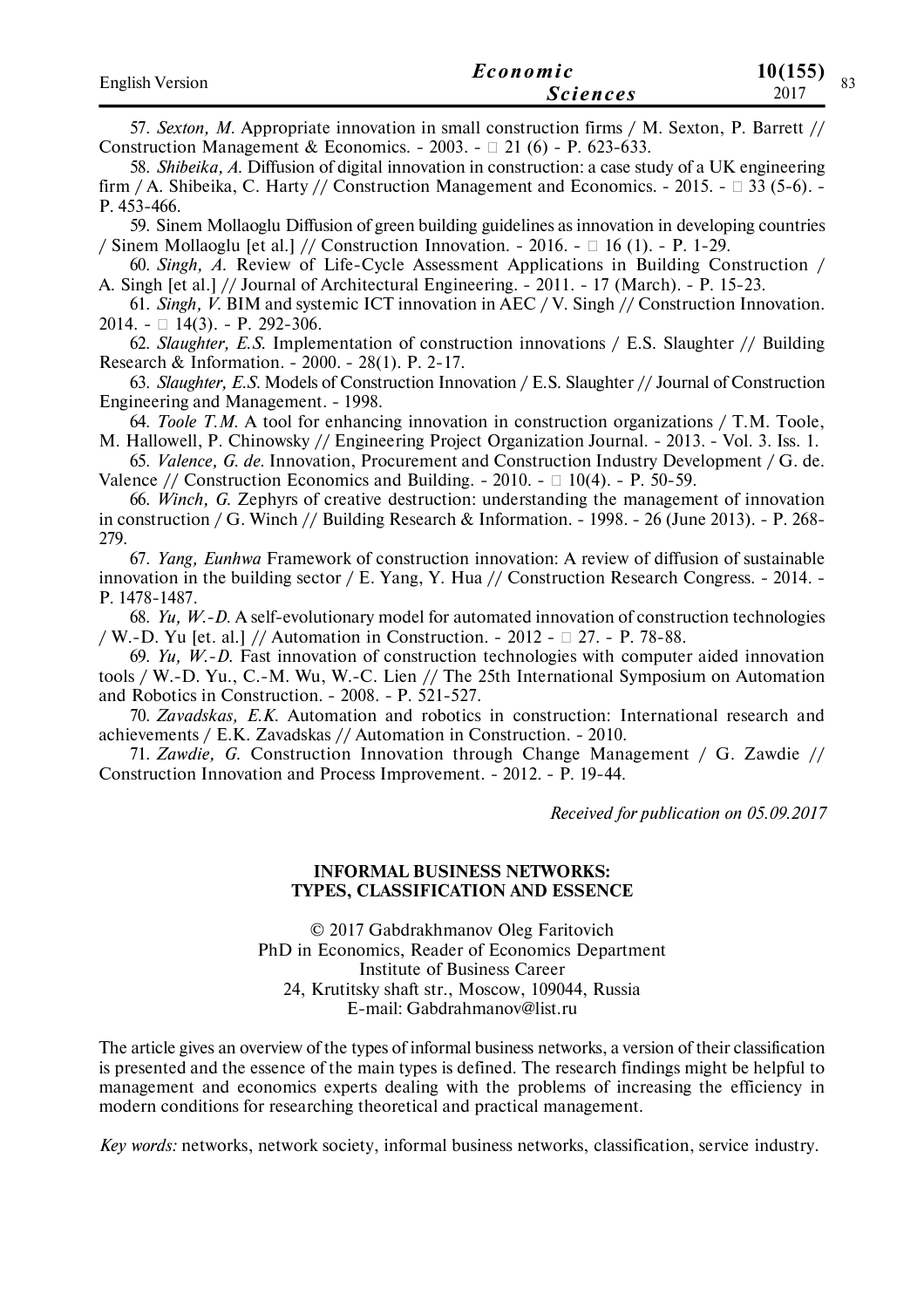| 84 English Version | Economic        | 10(155) |
|--------------------|-----------------|---------|
|                    | <i>Sciences</i> | 2017    |

#### *Reference*

1. Feige E.L. (1990) Defining and Estimating Underground and Informal Economies: The New Institutional Economics Approach. *World Development,* vol. 18, 7. pp. 989.

2. Pahl R.E., Wallace C. (1985) Household Work Strategies in Economic Recession. *Beyond Employment, Household, Gender, and Subsistence.* London, pp. 189.

3. Portes A., Castells M., Benton L. (1989) The Policy Implications of Informality. In: *The Informal Economy: Studies in Advanced and Less Developed Countries*. Baltimore, MD, pp. 298- 311.

*Received for publication on 02.09.2017*

### **COMPETITIVENESS OF THE RUSSIAN ECONOMY**

© 2017 Udaltsova Natalia Leonidovna PhD in Economics, Associate professor of department "Management" © 2017 Tetereva Ksenia Alexandrovna Financial University under the Government of the Russian Federation 49, Leningradski prospect, Moscow, 125993, Russia E-mail: Udaltsova.nl@yandex.ru, Tetereva\_kseniya@mail.ru

The article considers the competitiveness of the Russian Federation' economy in the global landscape, its strong and weak sectors. Research in the following fields: crude oil and petroleum products; automotive industry; education is more detailed. There are proposed possible directions of the Russia's economy in order to increase its competitiveness, their advantages and disadvantages; a number of activities to create favourable investment climate for the purpose of attracting and implementing emerging technologies and innovation; as well as the main lines the development strategy of the economy of the Russian Federation should include to improve its competitive edge.

*Key words:* competitiveness, strategy, innovation, development, rating, education.

*Received for publication on 03.09.2017*

### **IDENTIFICATION OF HUB AIRPORTS: PROBLEMS, ANALYSIS, APPROACHES**

© 2017 Kidrachev Ruslan Nailevich © 2017 Rodionova Liudmila Nikolaevna Doctor of Economics, Professor, Head of Finances, Currency Circulation, and Economic Security Department 12, Karl Marx str., Ufa, Republic of Bashkortostan, 450008, Russia E-mail: kidrachev@myrambler.ru, rodion@ufanet.ru

In the article presents an analysis of domestic and foreign scientific and technical literature devoted to the problem of the identification of hub airports. Based on the analysis, the authors developed and proposed methodological recommendations for the identification of hub airports, identified hub airports on the territory of Russia, and compiled a list of hub airports. These recommendations can be used in practical activities when developing a strategy for the development of an airport (airport) network.

*Key words:* airports, economy competitiveness, hub airports, hub.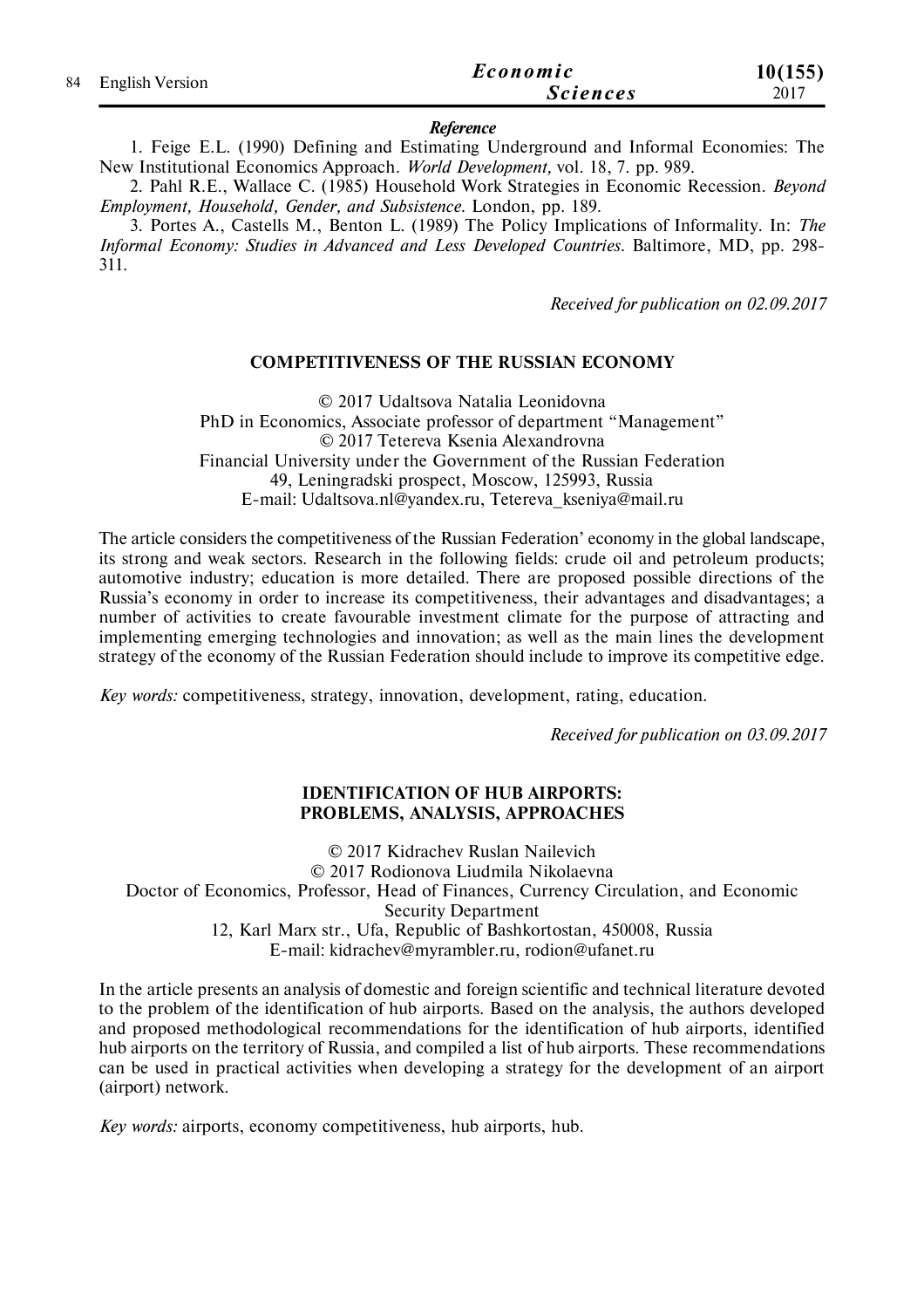| <b>English Version</b> | Economic        | 10(155)<br>$\Omega$ $\epsilon$ |
|------------------------|-----------------|--------------------------------|
|                        | <i>Sciences</i> | 2017                           |

#### *References*

1. Official website the Ministry of Transport of the Russian Federation [site]. Koncepcija razvitija ajerodromnoj (ajeroportovoj) seti Rossii na period do 2020 goda. [The concept of development of the aerodrome (airport) network of Russia for the period up to 2020] [site]. Available from: https://www.mintrans.ru/documents.

2. Official website the Ministry of Transport of the Russian Federation. Transportnaja strategija Rossii na period do 2030 g. [Transport strategy of Russia until 2030] [site]. Available from: https:// www.mintrans.ru/documents.]

3. Gorbachev G.E. (2016) Territorial'naja organizacija mezhdunarodnogo aviasoobshhenija v RF [Territorial organization of international flights to the Russian Federation]. In: *Problemy i perspektivy social'no-jekonomicheskoj geografii : (k 100-letiju so dnja rozhdenija I. I. Truhana)* : materialy mezhdunarodnoj nauchno-prakticheskoj konferencii, pp. 48-50. Available from: http:// elib.bsu.by/bitstream/123456789/152281/1/Harbachou.pdf.

4. Frank J., Rubanov Ju.O. (2012) Sozdanie i razvitie ajeroporta-haba: predposylki i principy [Creation and development of the airport-hub: prerequisites and principles]. *Transport Rossijskoj Federacii. Zhurnal o nauke, praktike, jekonomike [Transport of the Russian Federation. A magazine of science, economy and practice],* 2 (39), pp. 38-41.

5. Andreev A.V. (2012) *Aktual'nye voprosy formirovanija konkurentosposobnyh habov na baze rossijskih predprijatij otrasli vozdushnogo transporta: monografija [Topical issues of formation of competitive hubs on the basis of Russian enterprises in the air transport industry].* Moscow, 120 p.

6. Official website the Federal Air Transport Agency: [site]. available from: http://www.favt.ru.

7. Jaroshevich N.Ju., Vjazovskaja V.V. (2011) Formirovanie uzlovyh ajeroportov v rossijskoj Federacii: ocenka perspektiv [Formation of hub airports in the Russian Federation: assessment of prospects]. *Transport Rossijskoj Federacii. Zhurnal o nauke, praktike, jekonomike [Transport of the Russian Federation. A magazine of science, economy and practice],* 4 (35), pp. 59-62.

8. Romanenko V.A. (2012) Nechyotkaya optimizaciya seti passazhirskih avialinij na baze sistemy uzlovyh aehroportov [Fuzzy optimization of the passenger airline network based on the hub airports system]. *Vestnik SGAU*, 5-1 (36), pp. 328-334.

9. Oficial'nyj sajt Federal'nogo upravlenija grazhdanskoj aviacii SShA. Report to Congress National Plan of Integrated Airport Systems (NPIAS) 2017-2021: [site]. Available from: https:// www.faa.gov.

10. Malighetti P., Paleari S., Redondi R. (2009) Airport classification and functionality within the European network. *Problems and Perspectives in Management,* vol. 7, 1. pp. 183-196.

11. Oficial'nyj sajt Ministerstva zemli, infrastruktury, transporta i turizma Japonii: [site]. Available from: http://www.mlit.go.jp/index.html.

*Received for publication on 05.09.2017*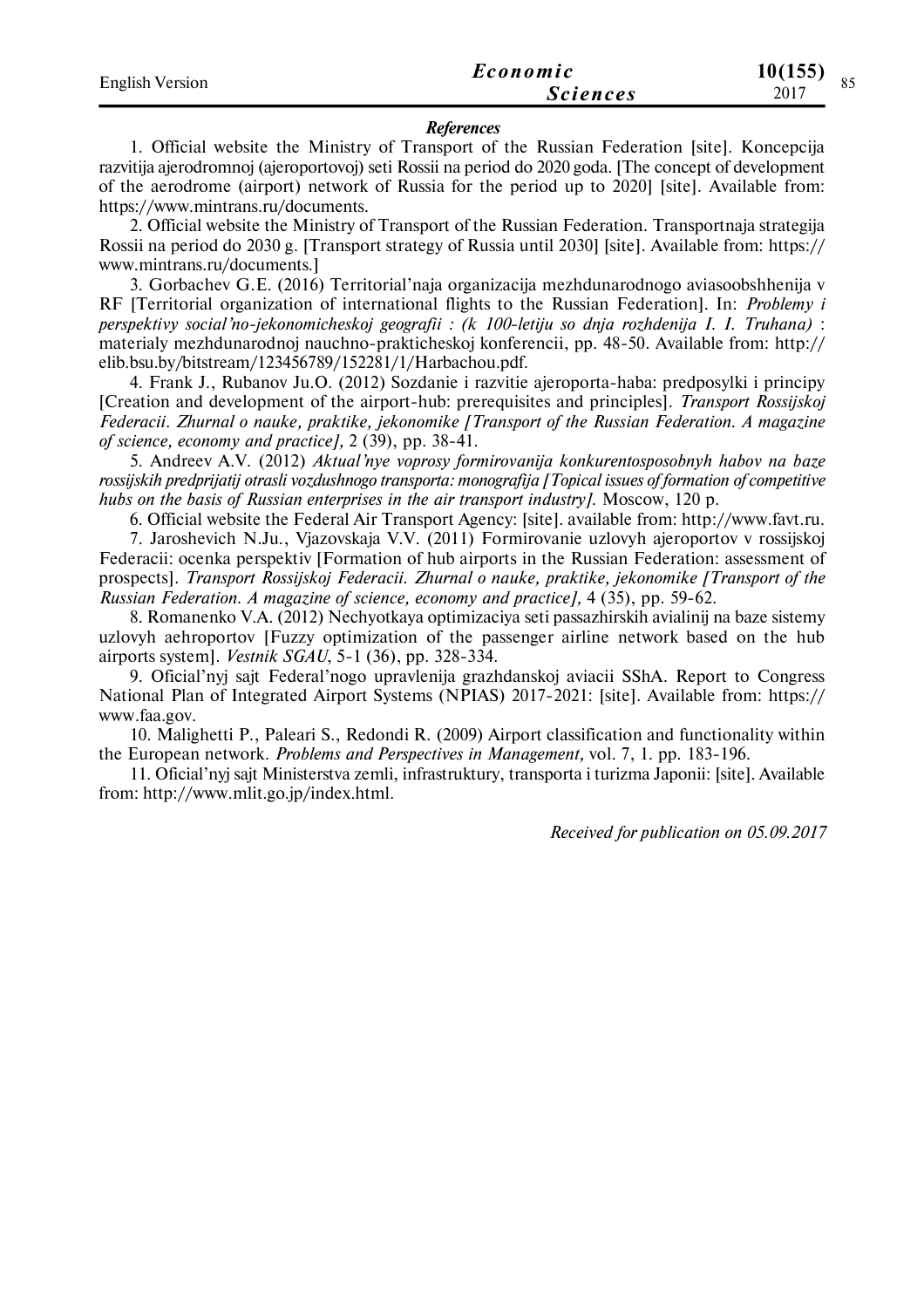| 86 English Version | Economic | 10(155)         |      |
|--------------------|----------|-----------------|------|
|                    |          | <b>Sciences</b> | 2017 |

## **FINANCE, MONEY CIRCULATION AND CREDIT**

### **ESTIMATION OF PRIORITY REASONS OF CHARGES OF BUDGET OF SUBJECTOF RUSSIAN FEDERATION (AS THE EXAMPLE OF THE ORENBURG AREA)**

© 2017 Orlova Ekaterina Olegovna PhD in Economics, Associate Professor Orenburg State University 13, Pobedy prospect, Orenburg, 460018, Russia E-mail: orlova\_1978@mail.ru

The problems of determination of priority reasons of chargesof budget of region are considered in the article. The mostsuitable methods of being of priorities of financing of budgetare presented . Meaningfulness of this direction of analysis ofbudget is shown in the conditions of limit nature of financialresources of region and transparency of relations of "powerand society".

*Key words:* analysis, execution, charges priority, budget,efficiency, management, region.

#### *References*

1. Lopushinskaia G.K. (2001) The method of analysis of territorial budgets [Method of analysis of territorial budgets]. *Finance,* 9, pp. 18-20.

2. Report on execution of the consolidated budget of the Orenburg region on January 1, 2015. available from: http://minfin.orb.ru/reports-on-execution-ofbudget.

3. Report on execution of the consolidated budget of the Orenburg region on January 1, 2016. available from: http://minfin.orb.ru/reports-on-execution-ofbudget.

4. Report on execution of the consolidated budget of the Orenburg region on January 1, 2017. available from: http://minfin.orb.ru/reports-on-execution-ofbudget.

*Received for publication on 05.09.2017*

#### **BUDGETARY EXPENDITURE AND VALUABLE FORMS OF THEIR CHANGES**

© 2017 Aliev Eli Salamovich

North Ossetian State University named after K.L. Khetagurov 46, Vatutina str., Vladikavkaz, Republic of North Ossetia-Alania, 362003, Russia E-mail: finansikredit@yandex.ru

The article considers the problems of formation and expenditure of budgetary funds, methods for assessing the appropriate forms of changes in the expenditure of budgetary funds, and justification of the decisions made in their optimization.

*Key words:* budget, budget revenues, budget expenditures, level of performance, justifications, changes, development of budget relations, optimization.

*Received for publication on 04.09.2017*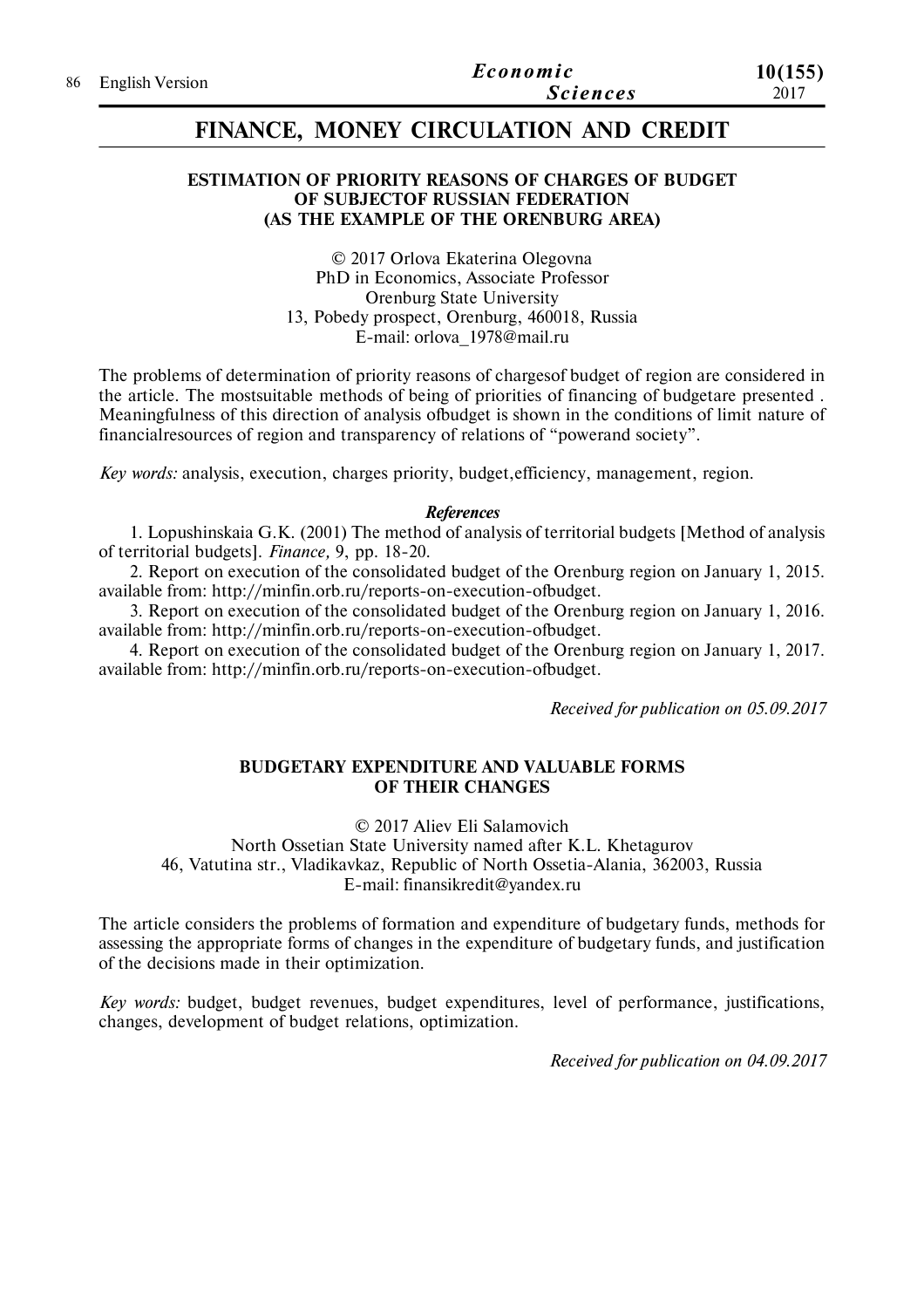| English Version | Economic<br><i>Sciences</i>                               | 10(155)<br>$201^{-}$ |  |
|-----------------|-----------------------------------------------------------|----------------------|--|
|                 | <b>ITEL ELIMINEO VOLOGIE OUTER L'AGRANIA DE L'ANTISTE</b> |                      |  |

## **KEY FUNCTIONS OF THE SYSTEM MANAGEMENT OF THE BANKING SECTOR THE FINANCIAL SYSTEM OF THE FEDERATION**

© 2017 Milenkov Alexander Vladimirovich PhD in Economics Associate Professor of Department "Finance, credit and insurance" Russian Academy of Entrepreneurship 15, Malaya Andronyevskaya str., Moscow, 109544, Russia E-mail:milal25@yandex.ru

Key functions of the system management of the banking sector the financial system of the federation The article discusses the purpose and the target orientation of such functions of the system management of the banking sector the financial system of the federation, as a function of organization, planning, regulation and control. Analyzes their impact on the sustainability of the banking sector in the region.

*Key words:* Banking sector the banking system of the federation, the banking sector's sustainability, function, organization, planning, regulation and control.

*Received for publication on 06.09.2017*

### **DEVELOPMENT OF THE MICROFINANCE MARKET BASED ON IMPROVING ITS REGULATION**

© 2017 Savinov Oleg Germanovich PhD in Economics, Associate Professor © 2017 Savinova Nadezhda Grigorievna PhD in Economics, Associate Professor © 2017 Zakharov Alexander Sergeevich Samara State University of Economics 141, Sovetskoi Armii str., Samara, 443090, Russia E-mail: savinovog@yandex.ru, savnad@bk.ru, 36zakharovas@mail.ru

The article examines various aspects of regulation of the microfinance market in order to reduce social and economic risks and improve the quality of financial services for microfinance organizations. Authors are considered the main trends in the development of microfinance market entities.

*Key words*: financial services, microfinance organizations, microfinance market, regulation.

The development of activities in the microfinance market is due to the rather high demand of business and households for financial resources and a simplified procedure for providing financing to start-up small businesses. The so-called "start-ups" and "quick money" for the development of business and the increase in final consumption within reasonable limits and at an acceptable price promote economic growth. However, the stability of financial institutions operating in the microfinance market in the Russian Federation, the transparency and quality of their financial services, remains very low. Therefore, the provision of consumer rights and trust relations of microfinance market participants is one of the prerequisites for expanding financial intermediation and increasing the availability of financial services. In this connection, the improvement of regulation, supervision and development of self-regulation of microfinance entities are the priority tasks for creating an efficient and competitive microfinance market in Russia. In fact, the article reveals the main aspects of institutional development and regulation of microfinance activities.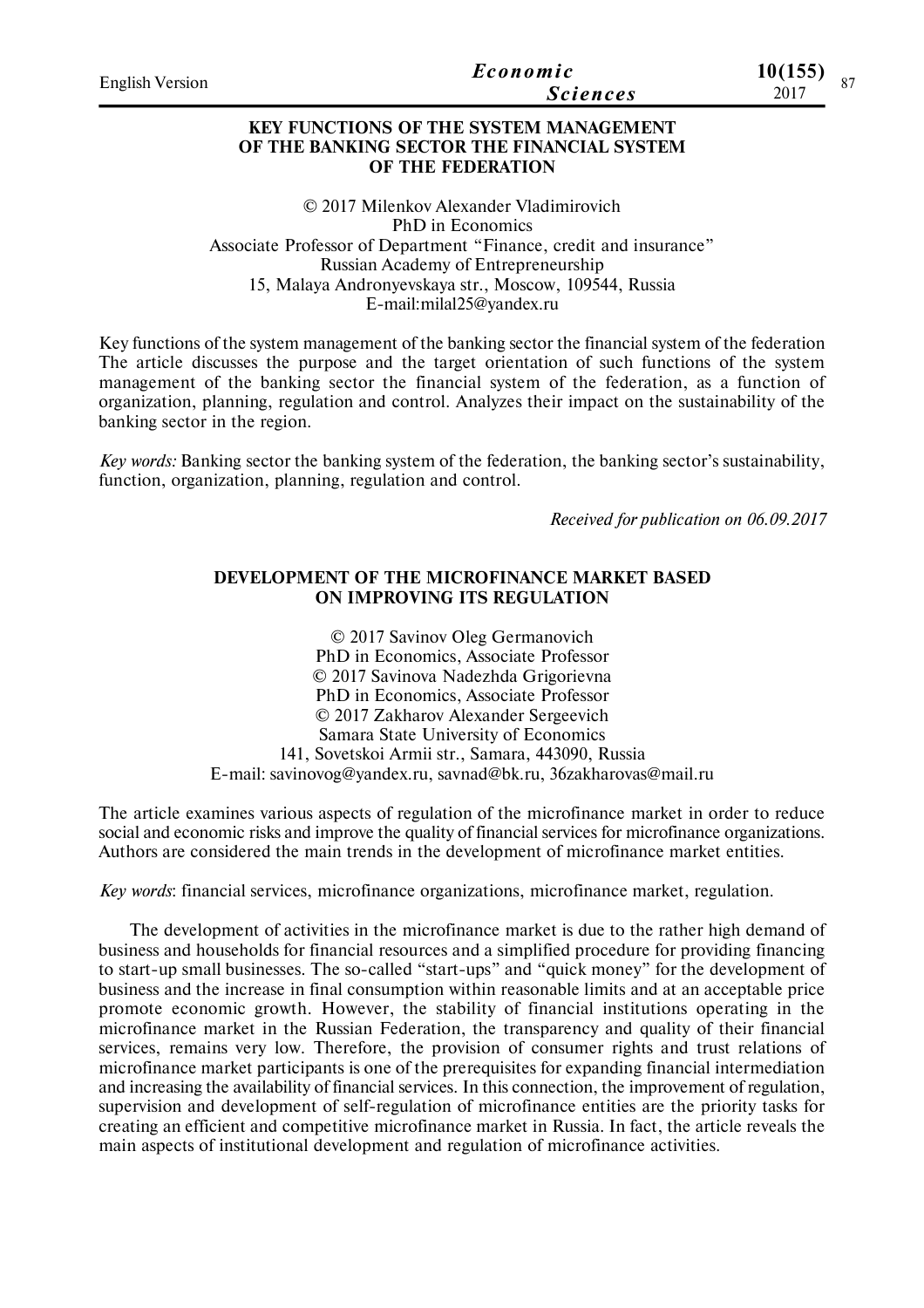| 88 English Version | Economic        | 10(155) |
|--------------------|-----------------|---------|
|                    | <b>Sciences</b> | 2017    |

#### *References*

1. Savinov O.G. (2012) Razvitie bankovskogo kreditovaniya fizicheskih lits v usloviyah mezhdunarodnoy integratsii [Development of banking natural loan in conditions of international integration]. *The Bulletin of Samara State University,* 10 (101), pp. 117-123.

2. Microfinance in Russia (2013): monograph. Moscow, 168 p.

3. Osnovnyie napravleniya razvitiya finansovogo ryinka Rossiyskoy Federatsii na period 2016 - 2018 godov (2016) [The main directions of development of the financial market of the Russian Federation for the period 2016-2018]. *The Bulletin of Bank of Russia*, 4 (1775). Available from: http://www.cbr.ru**.**

4. Bondarev Iu.E. (2017) Ryinok mikrofinansirovaniya V Tsentralnom federalnom okruge Rossiyskoy Federatsii: Sovremennoe sostoyanie [Microfinance Market In the Central Federal district of the Russian Federation: The Current Status]. *Money and credit,* 1, pp. 25-29.

5. Obzor klyuchevyih pokazateley mikrofinansovyih organizatsiy (2016) [An overview of the key indicators of microfinance institutions], 2. Available from: http://www.cbr.ru.

6. Deyatelnost mikrofinansovyih organizatsiy. Otchet ob otsenke fakticheskogo vozdeystviya realizovannyih predlozheniy (2016) [Activities of microfinance organizations. Report on the assessment of the actual impact of implemented proposals]. Available from: http://www.cbr.ru.

*Received for publication on 03.09.2017*

## **FACTORS AFFECTING THE IMPLEMENTATION OF INVESTMENT PROJECTS**

© 2017 Alborov Azamat Vitalievich

North Ossetian State University

46, Vatutina str., Vladikavkaz, Republic of North Ossetia-Alania, 362003, Russia E-mail: finansikredit@yandex.ru

The article considers factors of influence on the formation and implementation of investment projects in the system of economic practice. The argument is made in favor of the growing need for both a budgetary and financial evaluation of the cost of investment projects, the applicability of various methods for calculating these indicators.

*Key words:* investments, investment projects, investment activities, factors of influence, financial justification, implementation, selection of projects, budget value, financial efficiency, payback.

*Received for publication on 06.09.2017*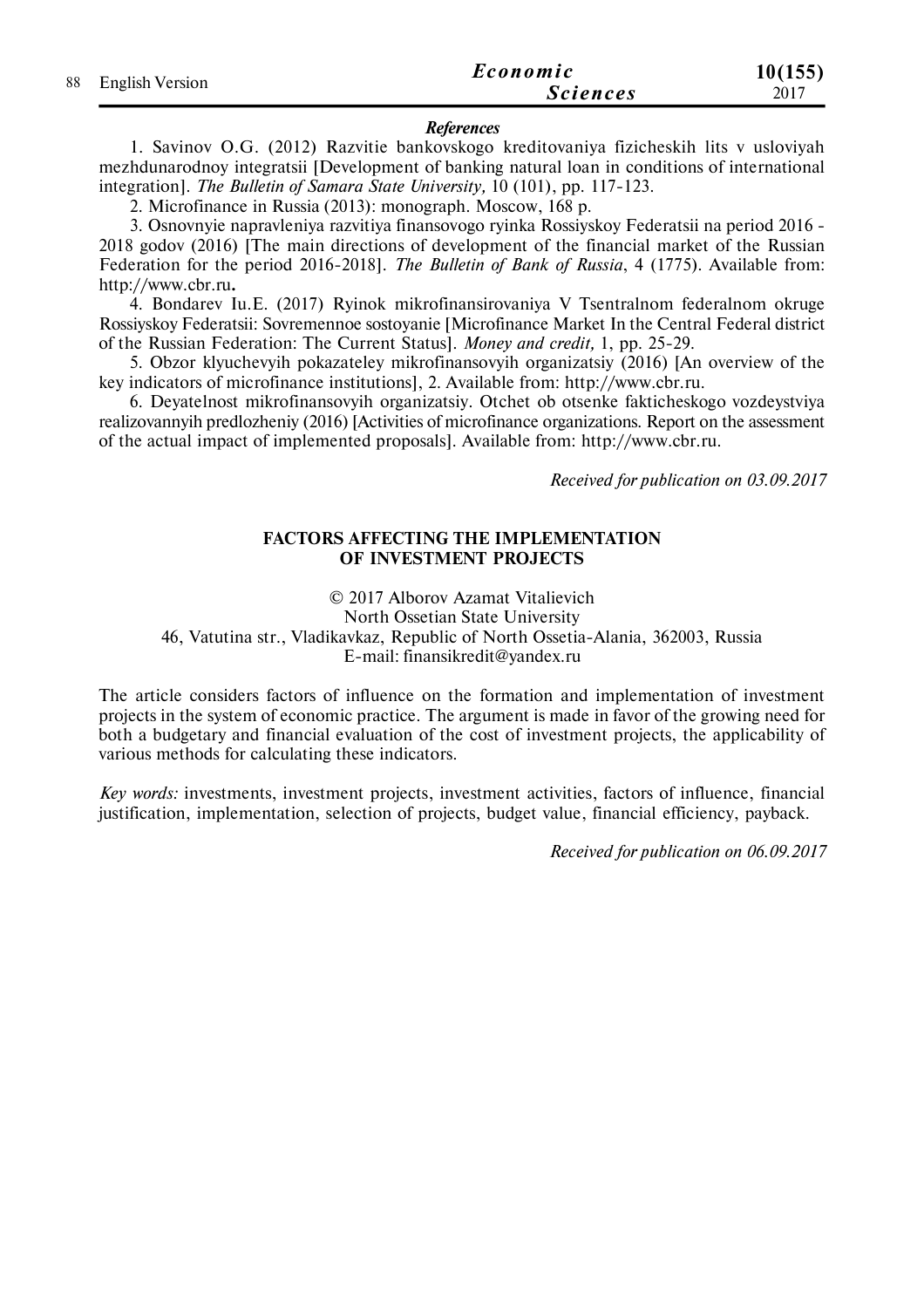#### **THE CURRENT STATE OF THE AGRICULTURAL LENDING MARKET: THE REGIONAL DIMENSION**

© 2017 Babich Svetlana Gavriilovna PhD in Economics, Associate Professor of the Department of Statistics © 2017 Darda Ekaterina Sergeevna PhD in Economics, Associate Professor of the Department of Statistics 36, Stremianyi per., Moscow, 117997, Russia E-mail: Babich.SG@rea.ru, Darda.ES@rea.ru

The article examines the dynamics of loans provided to agriculture in Russia and the federal districts of the country. A grouping of the constituent entities of the Russian Federation was made by the specific weight of loans provided to agricultural producers in the total volume of lending in the region. The regional structure of funds allocated by commercial banks to the agrarian sector in the country and the structural changes that are taking place are considered. A grouping of subjects of the Russian Federation by the volume of loans is made. The dynamics and structure of overdue debts on loans to agriculture in the country are considered.

*Key words:* agriculture, agrarian sector, credit, overdue debt, grouping, dynamics, structure, structural shifts

#### *References*

1. State program for the development of agriculture and regulation of markets for agricultural products, raw materials and food for 2013-2020. available from: http://mcx.ru/upload/iblock/6db/ 6db61b2361396e1739976232d121e158.pdf.

2. National report "On the progress and results of the implementation in 2016 of the State Program for the Development of Agriculture and Regulation of the Markets of Agricultural Products, Raw Materials and Food for 2013-2020". available from: http://mcx.ru/upload/iblock/e1c/ e1ca23b6bd685c961ed636284f6f18fe.pdf.

3. Ushachev I.G. (2017) Modern trends and a look into the future of the development of the AIC of Russia. *Applied Economic Research,* 2 (18), pp. 4-7.

4. Statistical bulletin of the Bank of Russia. available from: http://www.cbr.ru/publ/BBS/ Bbs1701r.pdf; http://www.cbr.ru/publ/BBS/Bbs1601r.pdf; http://www.cbr.ru/publ/BBS/Bbs1501r.pdf.

5. Bulletin of Banking Statistics. available from: http://www.cbr.ru/publ/BBS/Bbs1402r.pdf; http://www.cbr.ru/publ/BBS/Bbs1302r.pdf; http://www.cbr.ru/publ/BBS/Bbs1202r.pdf; http:// www.cbr.ru/publ/BBS/Bbs1102r.pdf; http://www.cbr.ru/publ/BBS/Bbsq1001r.pdf; http://www.cbr.ru/ publ/BBS/Bbsq0901r.pdf.

*Received for publication on 04.09.2017*

**10(155)**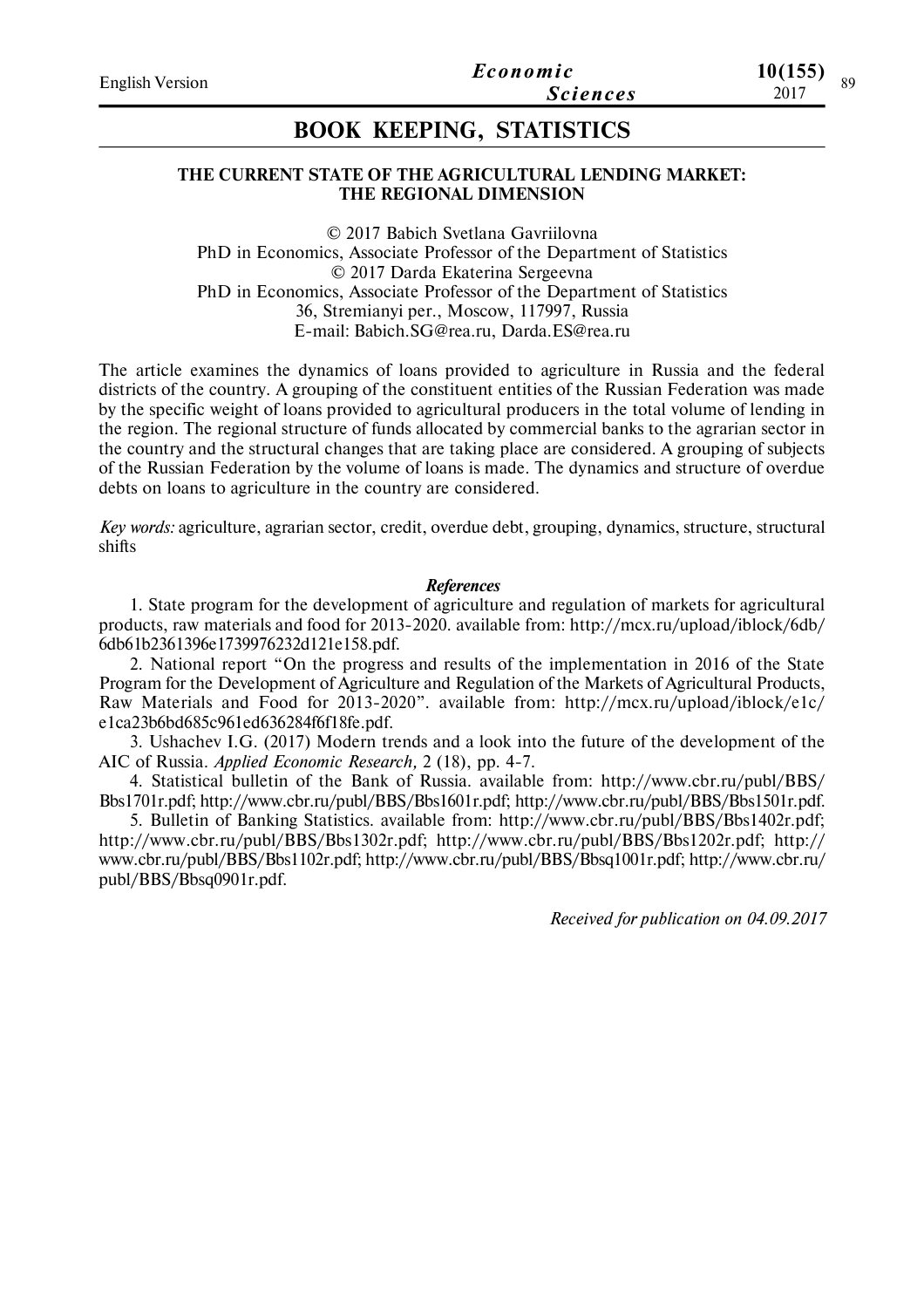# **WORLD ECONOMY**

## **COOPERATION BETWEEN MULTINATIONAL ENTERPRISES FROM THE DEVELOPING WORLD AND RUSSIA IN AFRICA\***

© 2017 Sapuntsov Andrei Leonidovich Doctor Economics, Associate Professor Senior Researcher, Center for Global and Strategic Studies Institute for African Studies, Russian Academy of Sciences 30/1, Spiridonovka str., Moscow, 123001, Russia E-mail: andrew@sapuntsov.ru

The article generalizes the directions of activities undertaken by multinational enterprises (MNE) in African economy and determines corporate competitive advantages. The structure of Russian foreign direct investments (FDI) in the continent has been explored and the possibilities of cooperation between Russian MNEs and companies from developing world in the abovementioned region have been outlined.

*Key words:* MNE, TNC, FDI, developing countries, Russia, BRICS, Africa.

#### *References*

1. *World Investment Report 2017* (2017) Reforming International Investment Governance / UNCTAD. New York ; Geneva, p. 26.

2. *Politicheskaya ehkonomiya [Political Economy]* (1955). 2-e izd., dop. Moscow, p. 647.

3. Stalin I.V. (1955) *EHkonomicheskie problemy socializma v SSSR [Economic Problems of Socialism in the USSR]*. Moscow, p. 61.

4. Bol'shaya sovetskaya ehnciklopediya [The Big Soviet Encyclopedia] (1970). 3-e izd, vol. 2. Moscow, p. 450.

5. Strany i narody [Countries and Peoples] (1982). In: *Afrika. Obshchij obzor. Severnaya Afrika [Africa. General Overview. North Africa].* Moscow, p. 13.

6. Abramova I., Fituni L. (2017) Potencial afrikanskogo kontinenta v strategii razvitiya rossijskoj ehkonomiki [The Potential of African Continent in the Russian Economic Development Strategy]. *Mirovaya ehkonomika i mezhduna-rodnye otnosheniya [World Economy and International Relation]*, 9, vol. 61, p. 25.

7. Korendiasov E.N. (2015) Rossiya vozvrashchaetsya v Afriku [Russia Comes Back to Africa]. *Aziya i Afrika segodnya = Asia and Africa Today*, 5, p. 5.

8. Dejch T.L. (2015) Interesy i prioritety sotrudnichestva stran - chlenov BRIKS [Interests and Priorities in Cooperation Between the BRICS Member States]. *Vestnik mezhdunarodnyh organizacij = Journal of International Organizations*, 2, vol. 2, p. 211.

9. Iron ore mine closes (2016). *The Economies. Intelligence Unit*, 25.01. Available from: http: //country.eiu.com/article.aspx?articleid=713871255&Country=Liberia&topic=Economy&subtopic= Forecast&subsubtopic=Economic+growth&u=1&pid=203775604&oid=203775604&uid=1.

10.Table 1-o: Outward Direct Investment Positions, as of end - 2009-2015. Reporting Economy: Russian Federation / IMF Data - Coordinated Direct Investment Survey - Data by Economy. available from: http: //data.imf.org/regular.aspx?key=61227424.

11.Table 1-o: Outward Direct Investment Positions, as of end - 2015. Reporting Economy: South Africa, Brazil, India, Turkey, Pakistan, Thailand / IMF Data - Coordinated Direct Investment Survey - Data by Economy. available from: http http://data.imf.org/regular.aspx?key=61227424.

<sup>\*</sup> This article was prepared with financial support of RGNF (Russian Foundation for basic research). The project 16-07-00010 "African vector" fundamental transformation of the economic structure of Russia in the new geopolitical conditions".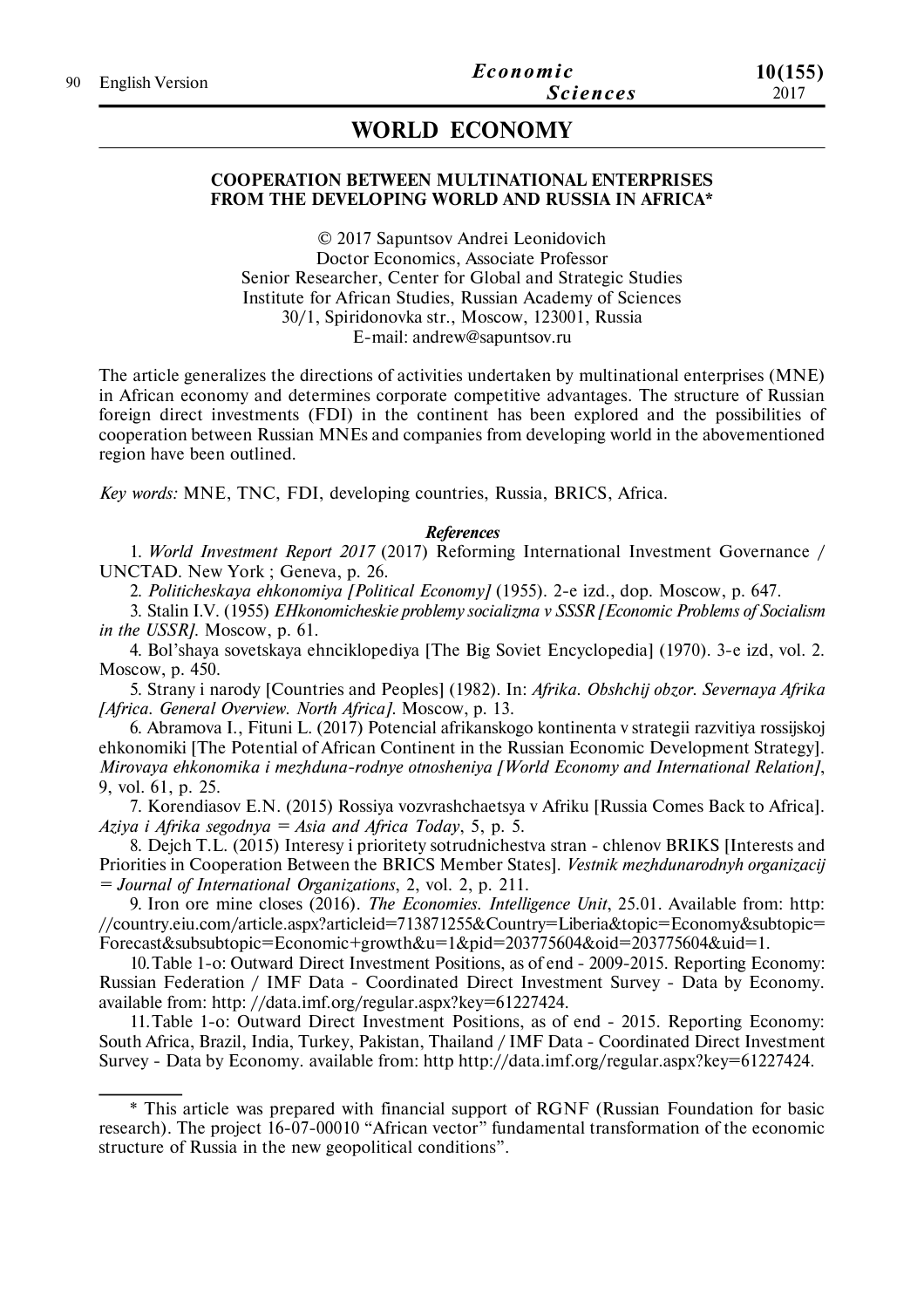| <b>English Version</b> | Economic        | 10(155)<br>$^{\Omega}1$ |
|------------------------|-----------------|-------------------------|
|                        | <b>Sciences</b> | 2017                    |

12.Table 11-19. Overseas Direct Investment by Countries and Regions. available from: http: //www.stats.gov.cn/tjsj/ndsj/2016/indexeh.htm.

13.Table 7-o: Regional Outward Direct Investment Positions Cross-classified by Region, as of end-2015 / IMF Data - Coordinated Direct Investment Survey. available from: http://data.imf.org/ regular.aspx?key=60564265

14.*Abramova I.O., Fituni L.L.* (2017) Vliyanie strukturnyh i makroehkonomicheskih disbalansov na fundamental'nye trendy social'no-ehkonomicheskogo razvitiya stran blizhnego vostoka i severnoj Afriki [The Influence of Structural and Macroeconomic Disbalances on the Fundamental Trends in Social and Economic Development of the Near East & North Africa countries]. *Kontury global'nyh transformacij: politika, ehkonomika, pravo [Outlines of Global Transformation: Politics, Economics, Law],* 2, vol. 10,. p. 17.

15.*Sapuntsov A.L.* (2016) *Transnacional'nye korporacii razvivayushchihsya stran: vneshneehkonomicheskaya ehkspansiya v Afrike [Transnational Corporations from Developing Countries: External Business Expansion in Africa]:* dis. …d-ra ehkon. nauk [Dissertation … Dr. of Sc. in Econ.] / Institut Afriki RAN [Institute for African Studies, Russian Academy of Sciences]. Moscow, 2016. p. 10.

*Received for publication on 05.09.2017*

## **CHARACTEROLOGICAL PECULIARITIES OF INVESTMENT CLIMATE IN EGYPT: PREREQUISITES FOR EXPANDING EXTERNAL BUSINESS LINKS**

© 2017 Fogel Denis Valerievich Junior Researcher, Center for Global and Strategic Studies Institute for African Studies, Russian Academy of Sciences, 30/1 Spiridonovka str., Moscow, 123001, Russia E-mail: fogel\_denis@mail.ru

The attention of Egypt is concentrated on creation of favorable investment climate and production of structured stimuli for investors. Such activities are presumed to be the purpose of the national economic development plan. It is important to stimulate the inflows of foreign capital, improve national institutions, and enhance the level of coordination between state bodies and public organizations, which interact with foreign investors.

*Key words:* institutional environment, FDI, MNE, developing countries, Africa, Egypt, investment code, international economic blocks, free trade zone.

#### *References*

1. Abdel-Latif A., &Schmitz H. (2011) The politics of investment and growth in Egypt: Experimenting with a new approac. *Development Policy Review,* 29 (4), pp. 433-458.

2. Trnнk M. (2007) *The role of investment promotion agencies at attracting foreign direct investment and their impact on economic development in Central Europe*: Doctoral dissertation / Central European University.

3. Buchanan B. G., Le Q.V., Rishi M. (2012) Foreign direct investment and institutional quality: Some empirical evidence. *International Review of Financial Analysis,* 21, pp. 81-89.

4. Sirr G. Garvey, J. Gallagher L. (2012) A quantitative approach to guiding the promotional efforts of IPAs in emerging markets. *International Business Review,* 21 (4), p. 618.

5. Morisset J., Andrews-Johnson K. (2004) *Effectiveness of promotion agencies at attracting foreign direct investment.* Washington, D.C.

6. Loewendahl H. (2001) A framework for FDI promotion. *Transnational Corporations*, 10 (1), pp. 1-42.